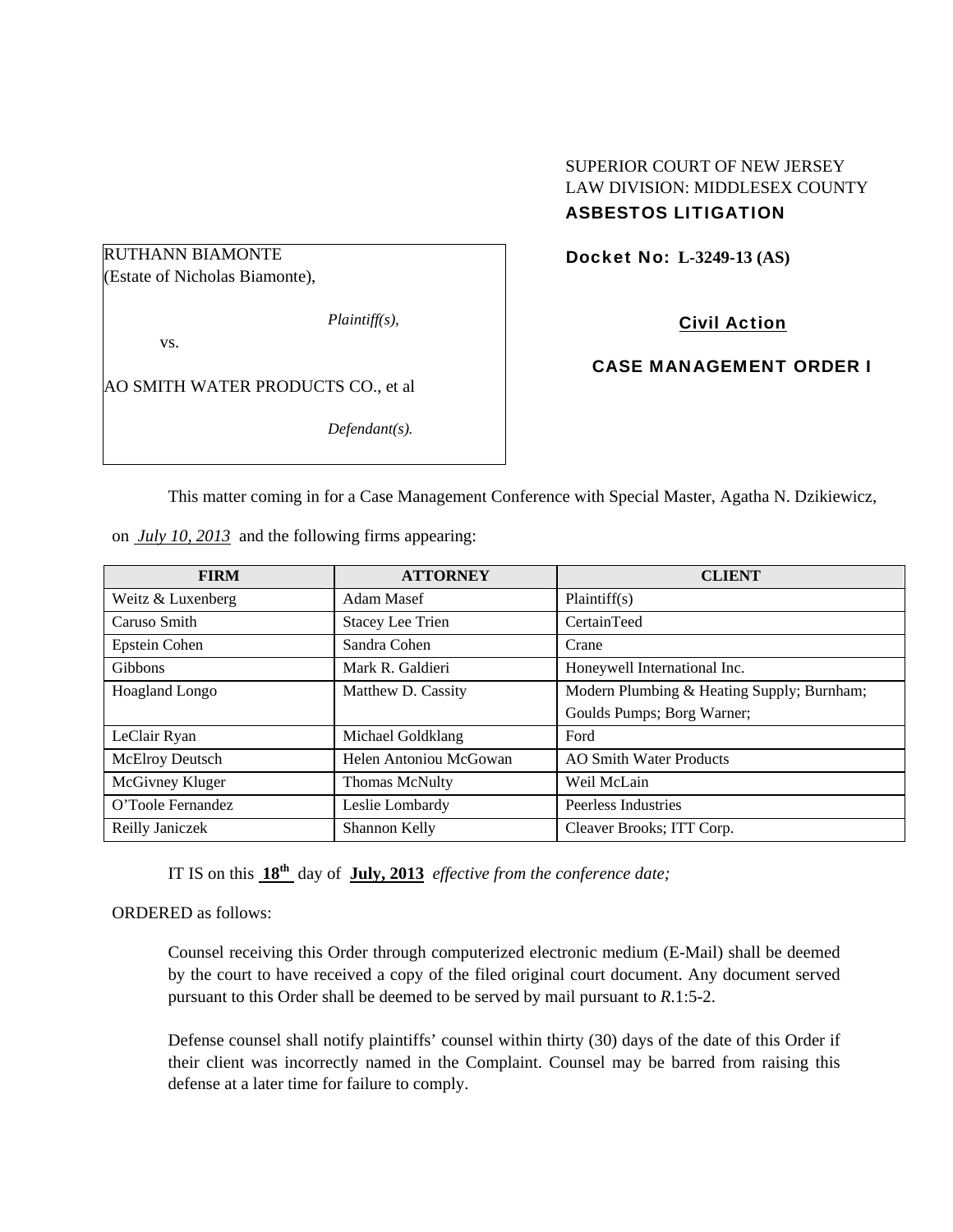### **DISCOVERY**

| August 16, 2013    | Plaintiff shall serve answers to standard interrogatories, provide the information<br>required by paragraph VI.B.1.a. of the General Order, and shall advise<br>defendants whether the plaintiff is available for deposition and, if not, the reasons<br>therefore by this date. |
|--------------------|----------------------------------------------------------------------------------------------------------------------------------------------------------------------------------------------------------------------------------------------------------------------------------|
| August 16, 2013    | Plaintiff shall serve answers to wrongful death interrogatories by this date.                                                                                                                                                                                                    |
| August 30, 2013    | Defendants shall serve answers to standard interrogatories by this date.                                                                                                                                                                                                         |
| September 13, 2013 | Plaintiff shall propound supplemental interrogatories and document requests by<br>this date.                                                                                                                                                                                     |
| October 11, 2013   | Defendants shall serve answers to supplemental interrogatories and document<br>requests by this date.                                                                                                                                                                            |
| September 13, 2013 | Defendants shall propound supplemental interrogatories and document requests<br>by this date.                                                                                                                                                                                    |
| October 11, 2013   | Plaintiff shall serve answers to supplemental interrogatories and document<br>requests by this date.                                                                                                                                                                             |
| November 29, 2013  | Fact discovery, including depositions, shall be completed by this date. Plaintiff's<br>counsel shall contact the Special Master within one week of this deadline if all<br>fact discovery is not completed.                                                                      |

December 31, 2013 Depositions of corporate representatives shall be completed by this date.

### **EARLY SETTLEMENT**

January 10, 2014 Settlement demands shall be served on all counsel and the Special Master by this date.

#### **SUMMARY JUDGMENT MOTION PRACTICE**

- January 31, 2014 Summary judgment motions limited to product identification issues shall be filed no later than this date.
- February 28, 2014 Last return date for product identification summary judgment motions.

#### **MEDICAL DEFENSE**

- August 16, 2013 Plaintiff shall serve executed medical authorizations (along with answers to interrogatories) by this date.
- August 16, 2013 Plaintiff shall serve a diagnostic medical report and any medical records in plaintiff's possession by this date.

\_\_\_\_\_\_\_\_\_\_\_\_\_\_\_\_\_\_\_\_\_\_\_\_\_\_\_\_\_\_\_\_\_\_\_\_\_\_\_\_\_\_\_\_\_\_\_\_\_\_\_\_\_\_\_\_\_\_\_\_\_\_\_\_\_\_\_\_\_\_\_\_\_\_\_\_\_\_\_\_\_\_\_\_\_\_\_\_\_\_\_\_\_\_\_\_\_\_\_\_\_\_\_\_\_\_\_\_\_\_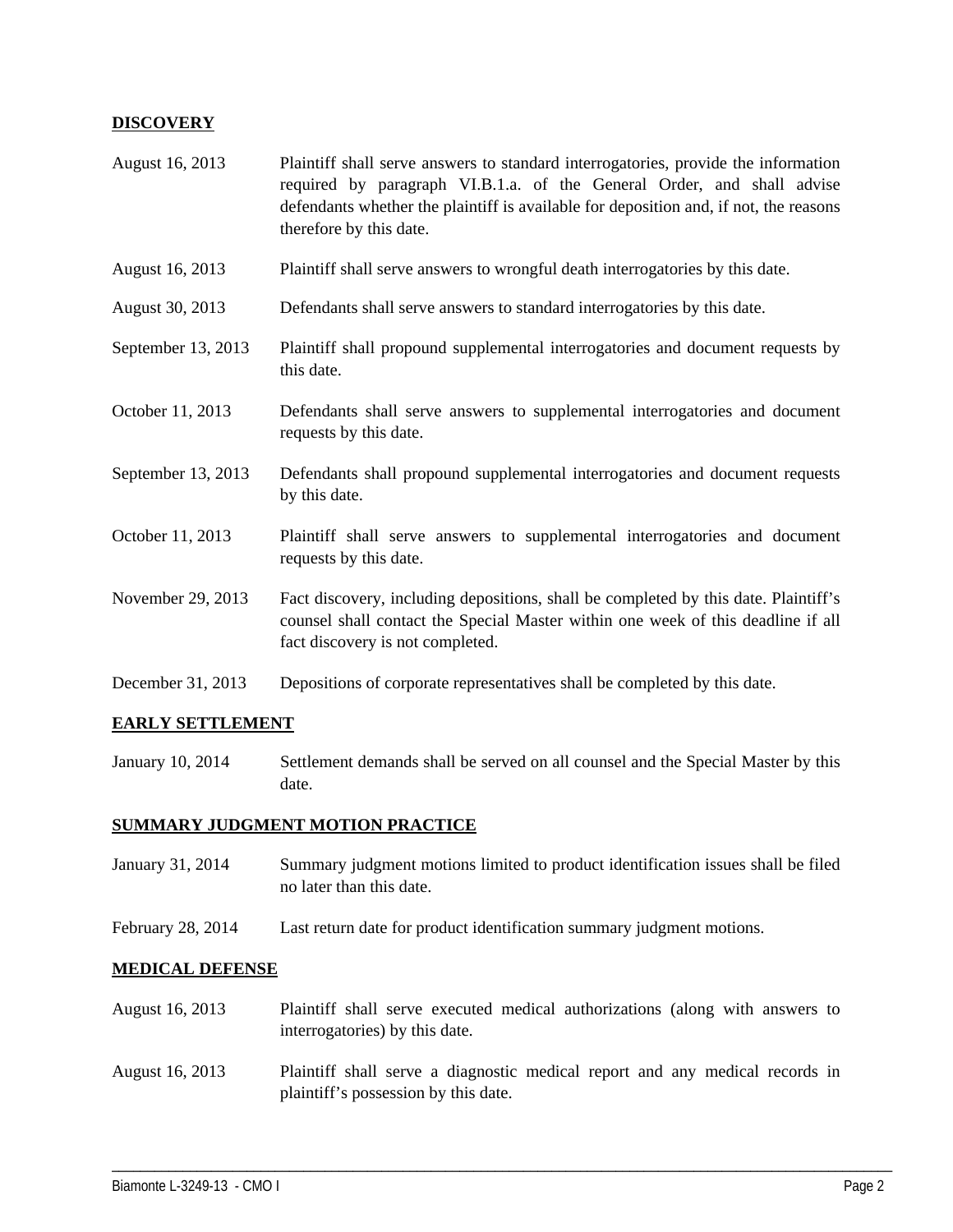| August 30, 2013  | Any defendant wishing to present a medical defense shall advise all counsel of its<br>intention by entering a Notice of Appearance of Defense Medical Counsel by this<br>date. Any defendant who does not file such an appearance by this date may be<br>foreclosed from asserting a medical defense. |
|------------------|-------------------------------------------------------------------------------------------------------------------------------------------------------------------------------------------------------------------------------------------------------------------------------------------------------|
| January 31, 2014 | Plaintiff shall serve additional medical expert reports by this date.                                                                                                                                                                                                                                 |
| January 31, 2014 | Plaintiff is to arrange for the transfer of pathology specimens and x-rays, if any,<br>by this date.                                                                                                                                                                                                  |
| March 31, 2014   | Defendants shall identify its medical experts and serve medical expert reports, if                                                                                                                                                                                                                    |

### **LIABILITY EXPERT REPORTS**

any, by this date.

March 31, 2014 Plaintiff shall identify its liability experts and serve liability expert reports or a certified expert statement by this date or waive any opportunity to rely on liability expert testimony.

April 30, 2014 Defendants shall identify its liability experts and serve liability expert reports, if any, by this date or waive any opportunity to rely on liability expert testimony.

#### **ECONOMIST EXPERT REPORTS**

March 31, 2014 Plaintiff shall identify its expert economists and serve expert economist report(s), if any, by this date or waive any opportunity to rely on economic expert testimony.

April 30, 2014 Defendants shall identify its expert economists and serve expert economist report(s), if any, by this date or waive any opportunity to rely on economic expert testimony.

#### **EXPERT DEPOSITIONS**

May 16, 2014 Expert depositions shall be completed by this date. To the extent that plaintiff and defendant generic experts have been deposed before, the parties seeking that deposition in this case must file an application before the Special Master and demonstrate the necessity for that deposition. To the extent possible, documents requested in a deposition notice directed to an expert shall be produced three days in advance of the expert deposition. The expert shall not be required to produce documents that are readily accessible in the public domain.

#### **PRE-TRIAL AND TRIAL**

May 6, 2014 @ 10:00am Settlement conference. All defense counsel shall appear with authority to negotiate settlement and have a representative authorized to negotiate settlement available by phone. Any request to be excused from the

\_\_\_\_\_\_\_\_\_\_\_\_\_\_\_\_\_\_\_\_\_\_\_\_\_\_\_\_\_\_\_\_\_\_\_\_\_\_\_\_\_\_\_\_\_\_\_\_\_\_\_\_\_\_\_\_\_\_\_\_\_\_\_\_\_\_\_\_\_\_\_\_\_\_\_\_\_\_\_\_\_\_\_\_\_\_\_\_\_\_\_\_\_\_\_\_\_\_\_\_\_\_\_\_\_\_\_\_\_\_